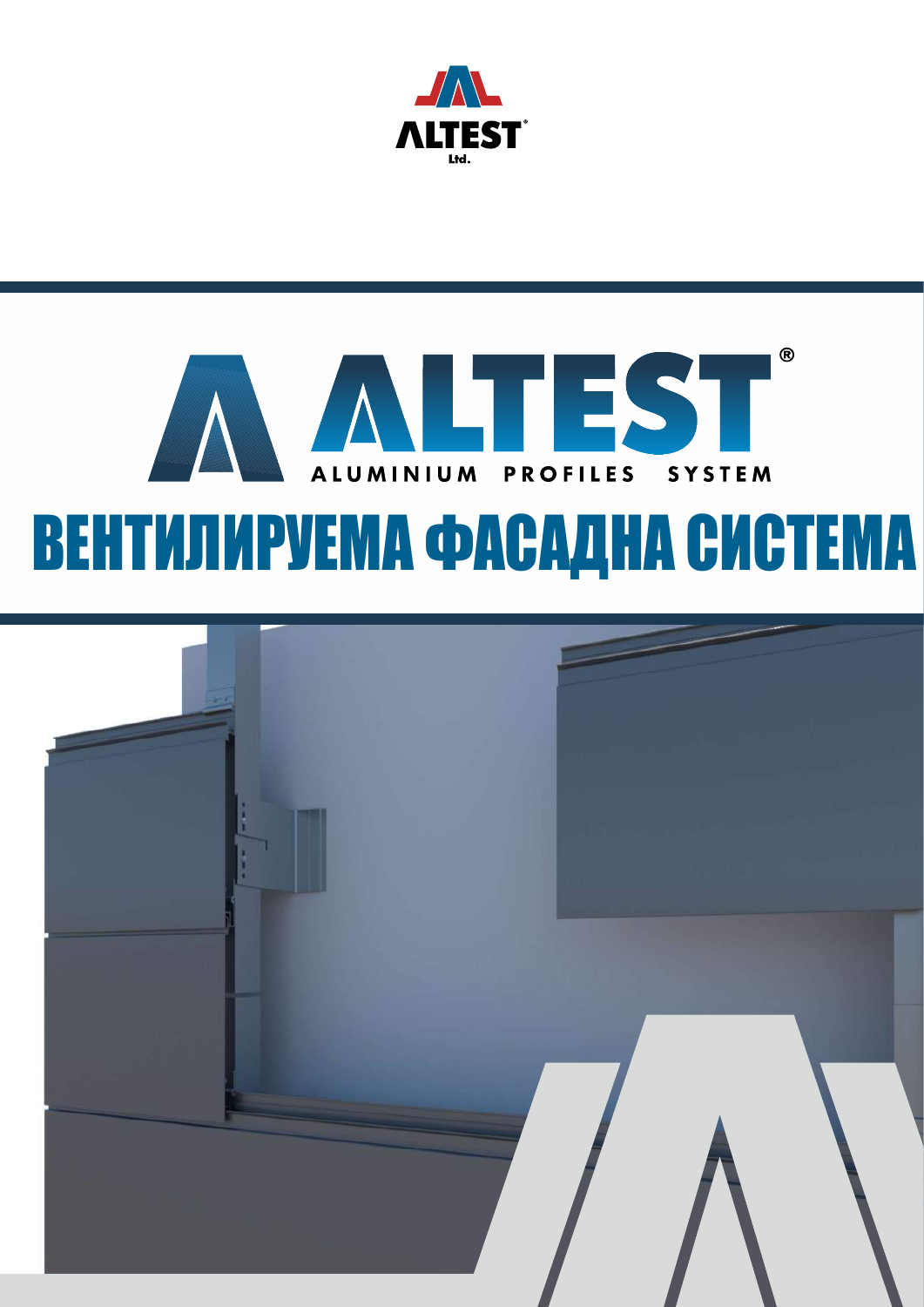

# *ВЕНТИЛИРУЕМА ФАСАДНА СИСТЕМА ЕКСТРУДИРАНИ АЛУМИНИЕВИ ПАНЕЛИ*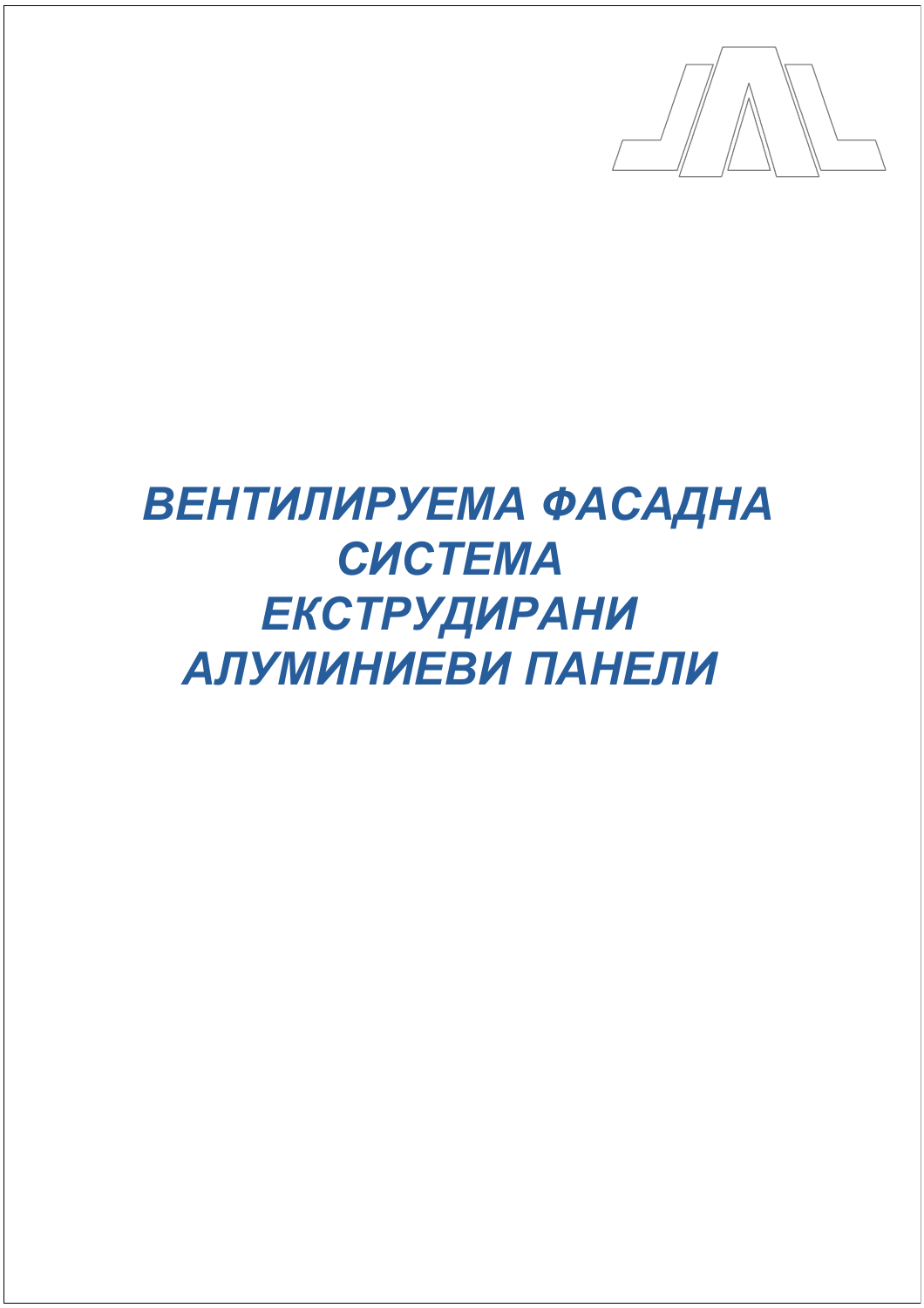

### **ВНИМАНИЕ!**

За безупречна работа, моля, прочетете внимателно този каталог!

Той е разработен от компания ALTEST. Неговото копиране, възпроизвеждане и препечатване без наше съгласие не се приема!

Профилите, представени в каталога, са патентовани и ALTEST Company има пълни права.

Компанията ALTEST си запазва правото да променя профилите и представените секции по своя преценка. Системата е оборудвана с пълен набор от изчисления, направени в съответствие със съществуващите изисквания за производство, представени в този каталог.

В заключение - използвайте оригинални профили ALTEST в съответствие с особеностите и техническите характеристики, представени в този каталог.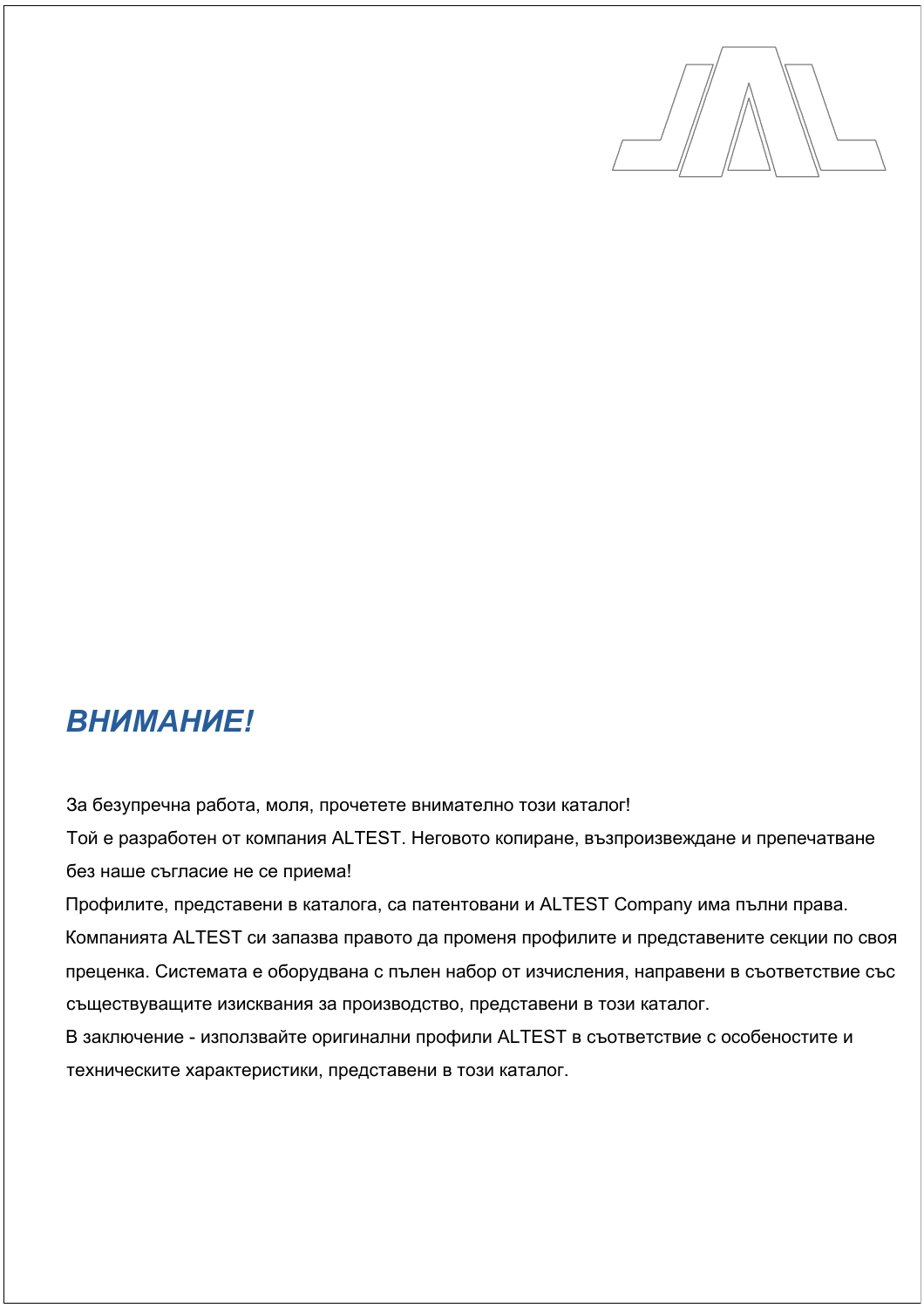

### *ПРОФИЛИ*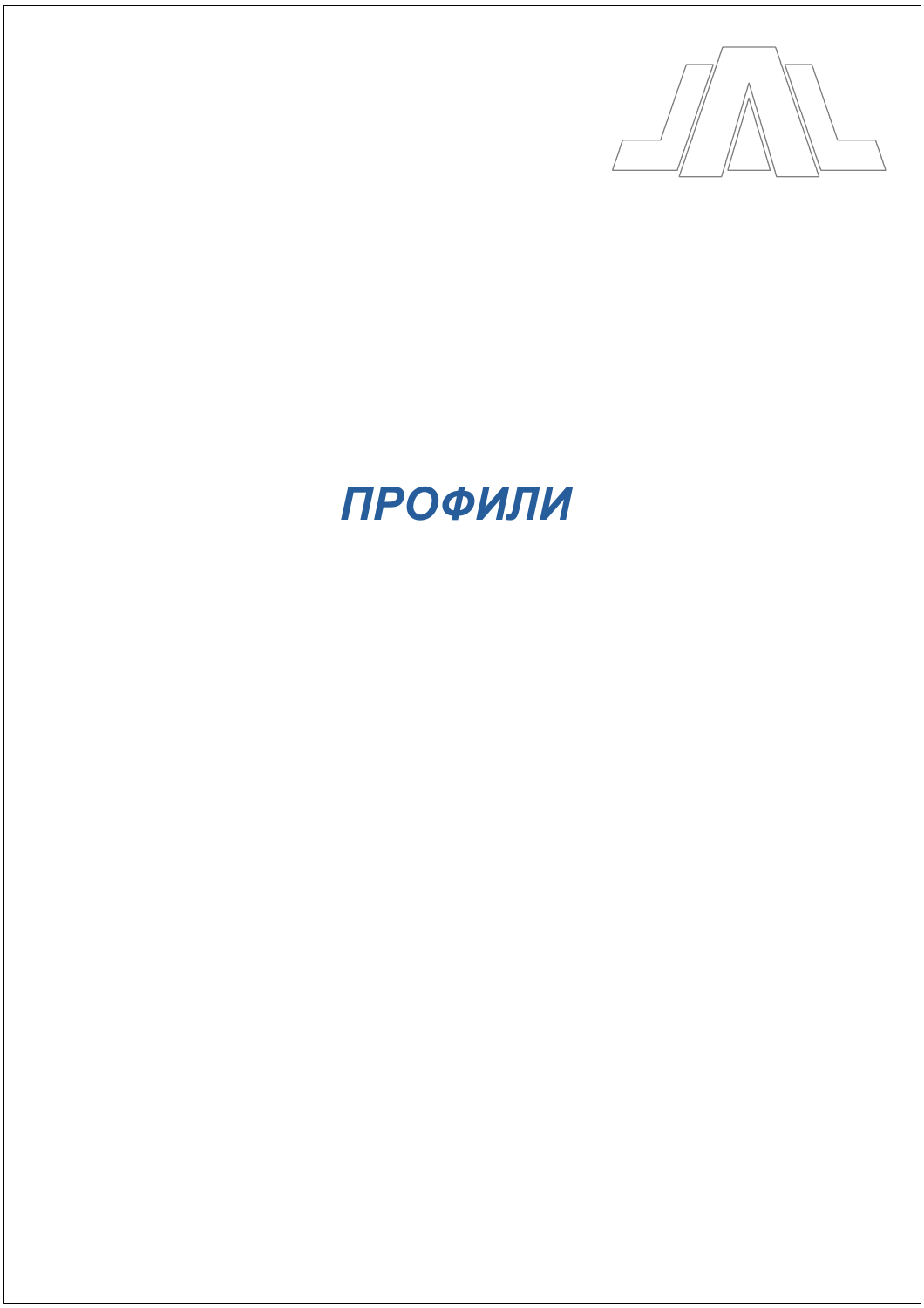# *ВЕНТИЛИРУЕМА* **ВЕНТИЛИРУЕМА**<br>ФАСАДНА СИСТЕМА А ДАЛИ I ST

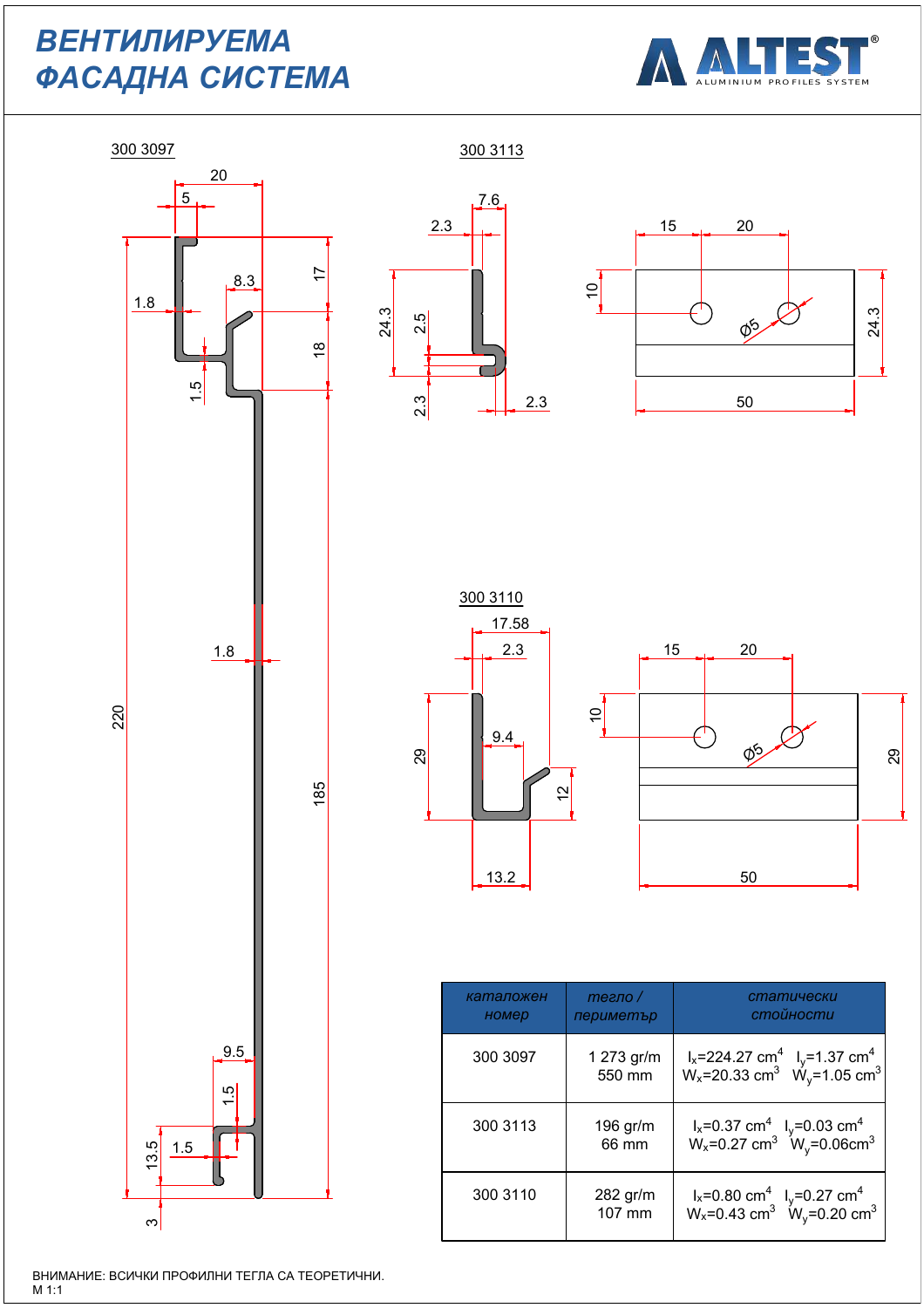# *ВЕНТИЛИРУЕМА* **ВЕНТИЛИРУЕМА**<br>ФАСАДНА СИСТЕМА А ДАЛИ I ST



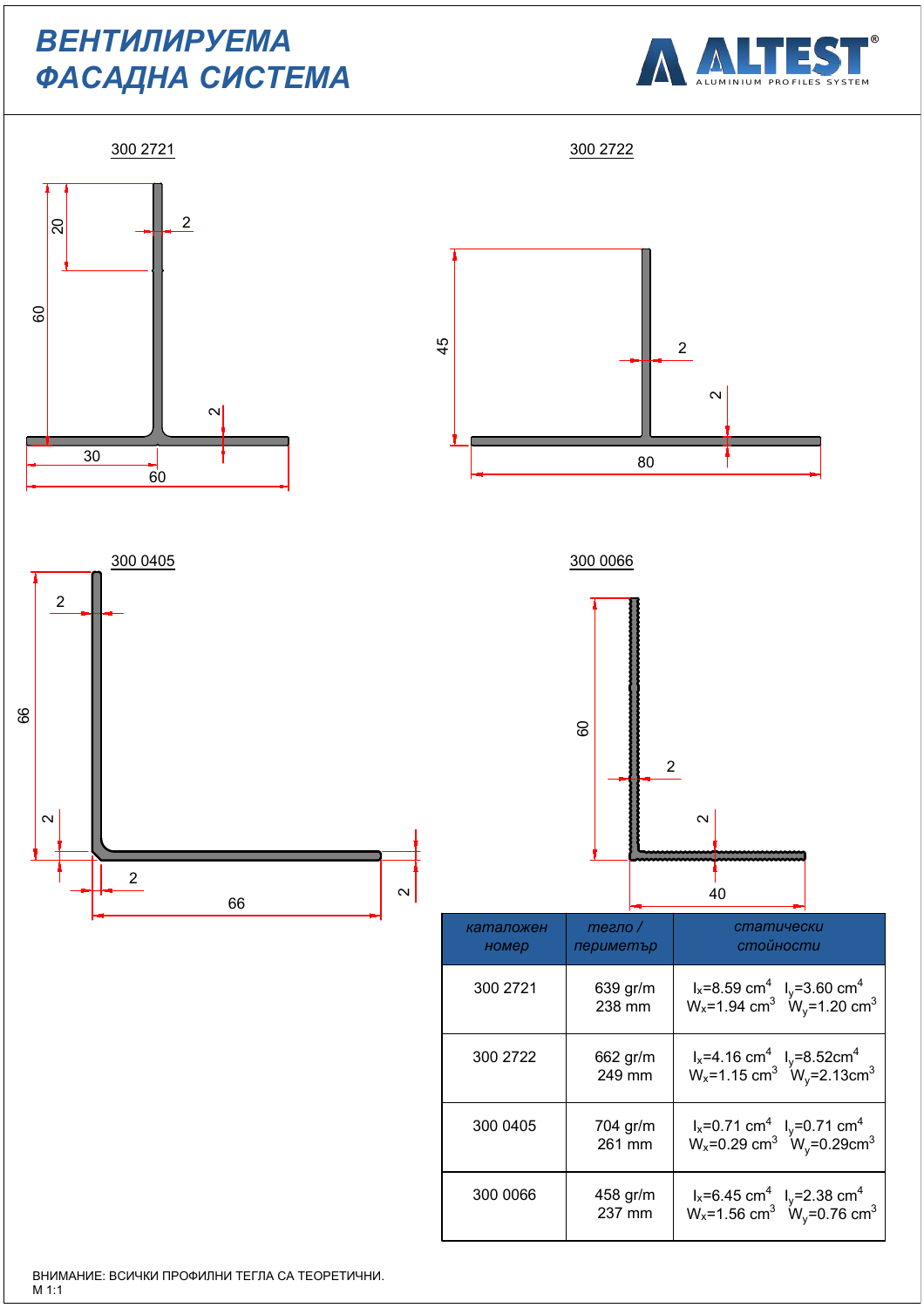



| каталожен<br>номер | описание                                | тегло           | $H$ mm       |
|--------------------|-----------------------------------------|-----------------|--------------|
| FV2407010          | конзола 40/70-10                        | 64 gr/pcs       | 40mm         |
| FV2507010          | конзола 50/70-10                        | 71 gr/pcs       | 50mm         |
| FV2757010          | конзола 75/70-10                        | 76 gr/pcs       | 75mm         |
| FV21007010         | конзола 100/70-10                       | 89 gr/pcs       | 100mm        |
| FV21257010         | конзола 125/70-10                       | 106 gr/pcs      | <b>125mm</b> |
| FV21507010         | конзола 150/70-10                       | 128 gr/pcs      | 150mm        |
| FV21807010         | конзола 180/70-10                       | 150 gr/pcs      | <b>180mm</b> |
| FV22107010         | конзола 210/70-10                       | 183 gr/pcs      | 210mm        |
| FV22407010         | конзола 240/70-10                       | $\ldots$ gr/pcs | 240mm        |
| FV55970            | термоподложка<br>с размери: 59mm x 70mm |                 |              |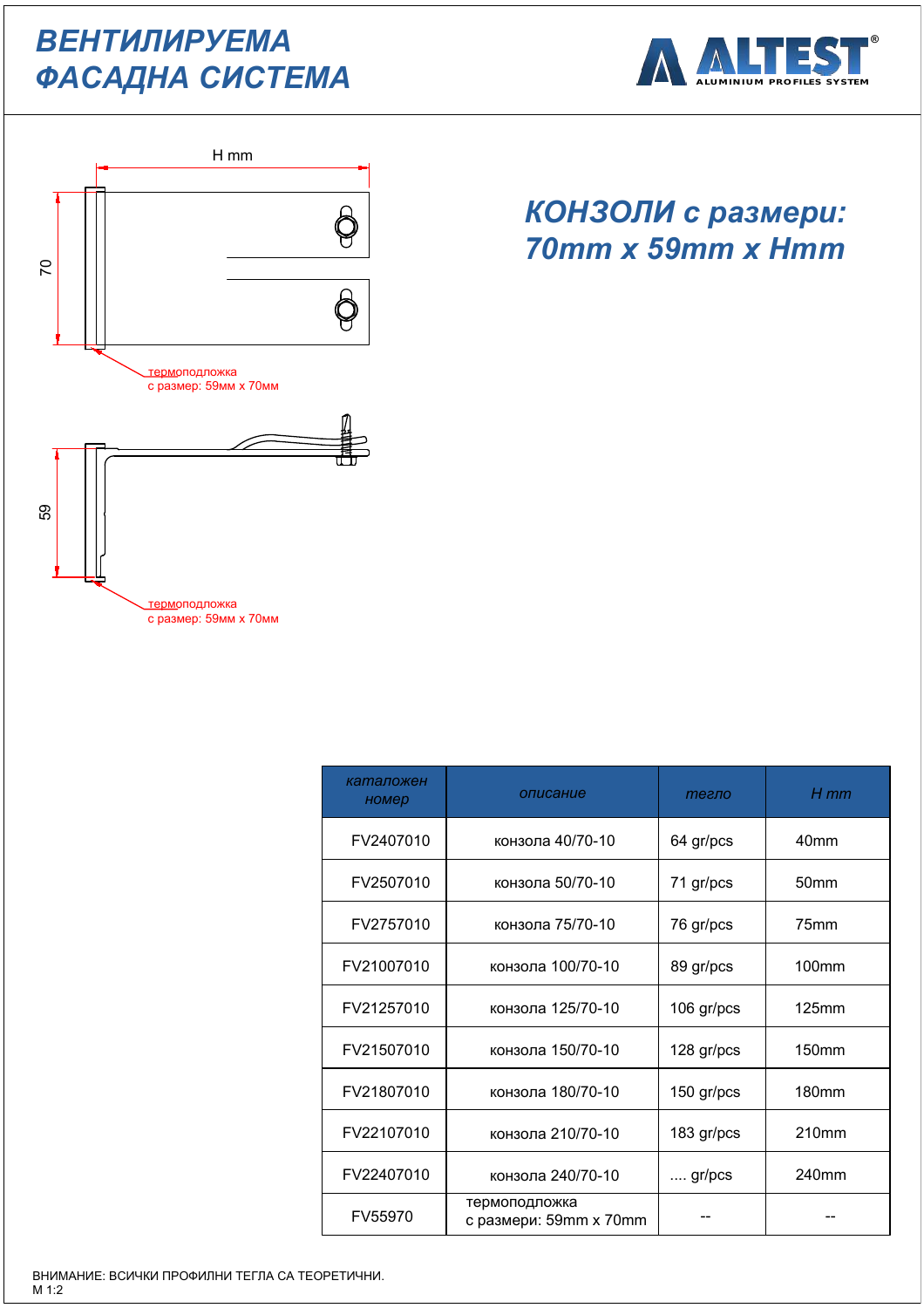



| каталожен<br>номер | описание                                | тегло           | $H$ mm       |
|--------------------|-----------------------------------------|-----------------|--------------|
| FV2409010          | конзола 40/90-10                        | 83 gr/pcs       | 40mm         |
| FV2509010          | конзола 50/90-10                        | 91 gr/pcs       | 50mm         |
| FV2759010          | конзола 75/90-10                        | 98 gr/pcs       | 75mm         |
| FV21009010         | конзола 100/90-10                       | 115 gr/pcs      | 100mm        |
| FV21259010         | конзола 125/90-10                       | 136 gr/pcs      | <b>125mm</b> |
| FV21509010         | конзола 150/90-10                       | 165 gr/pcs      | <b>150mm</b> |
| FV21809010         | конзола 180/90-10                       | 193 gr/pcs      | <b>180mm</b> |
| FV22109010         | конзола 210/90-10                       | 236 gr/pcs      | 210mm        |
| FV22409010         | конзола 240/90-10                       | $\ldots$ gr/pcs | 240mm        |
| <b>FV5990</b>      | термоподложка<br>с размери: 59mm x 90mm |                 |              |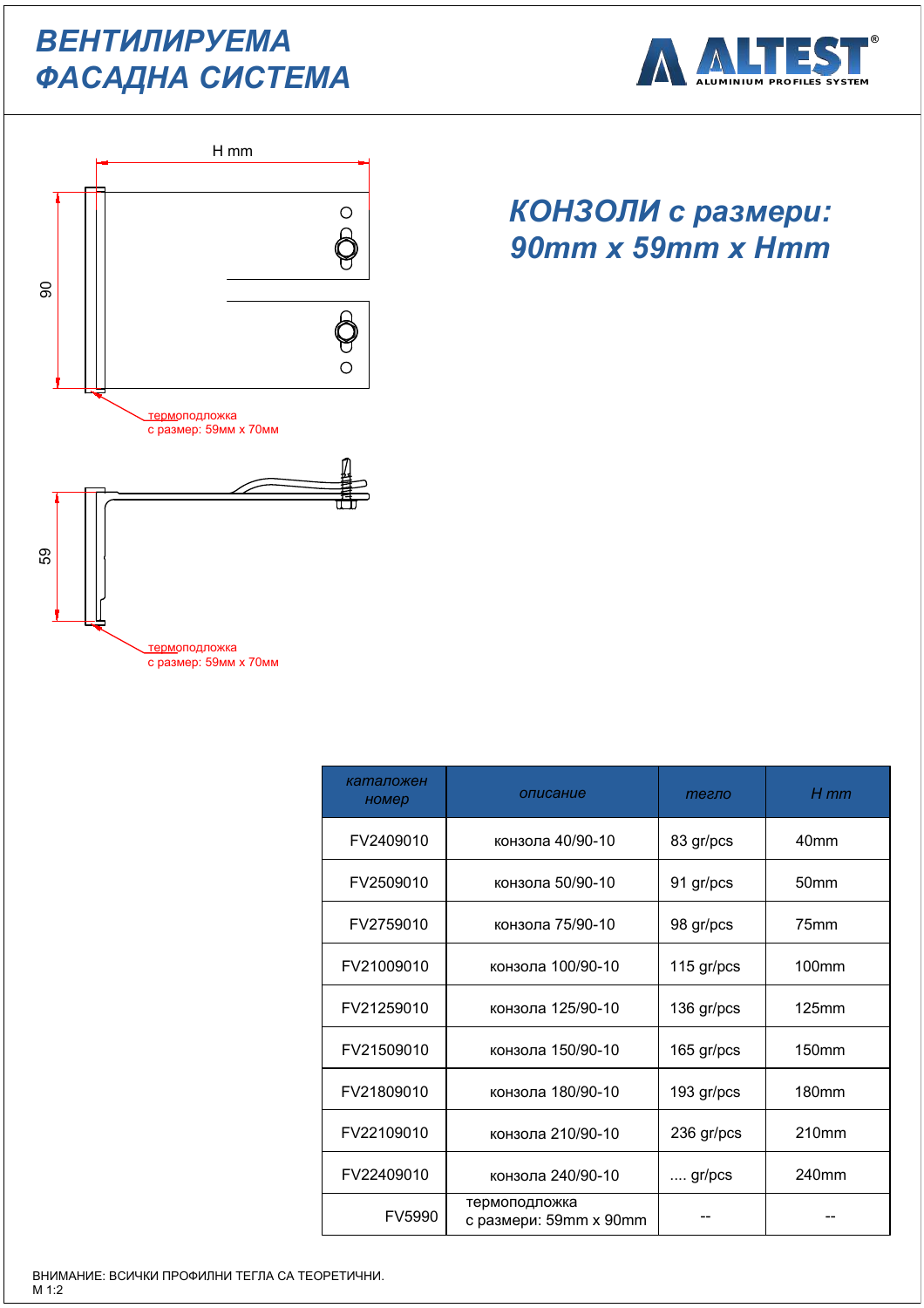



| с размер: 59мм х 70мм | каталожен<br>номер | описание                                 | тегло           | $H$ mm           |
|-----------------------|--------------------|------------------------------------------|-----------------|------------------|
|                       | FV24016010         | конзола 40/160-10                        | 147 gr/pcs      | 40 <sub>mm</sub> |
|                       | FV25016010         | конзола 50/160-10                        | 162 gr/pcs      | 50mm             |
|                       | FV27516010         | конзола 75/160-10                        | 174 gr/pcs      | 75mm             |
|                       | FV210016010        | конзола 100/160-10                       | 204 gr/pcs      | 100mm            |
|                       | FV212516010        | конзола 125/160-10                       | 242 gr/pcs      | <b>125mm</b>     |
|                       | FV215016010        | конзола 150/160-10                       | 293 gr/pcs      | 150mm            |
|                       | FV218016010        | конзола 180/160-10                       | 343 gr/pcs      | <b>180mm</b>     |
|                       | FV221016010        | конзола 210/160-10                       | 419 gr/pcs      | 210mm            |
|                       | FV224016010        | конзола 240/160-10                       | $\ldots$ gr/pcs | 240mm            |
|                       | FV559160           | термоподложка<br>с размери: 59mm х 160mm |                 |                  |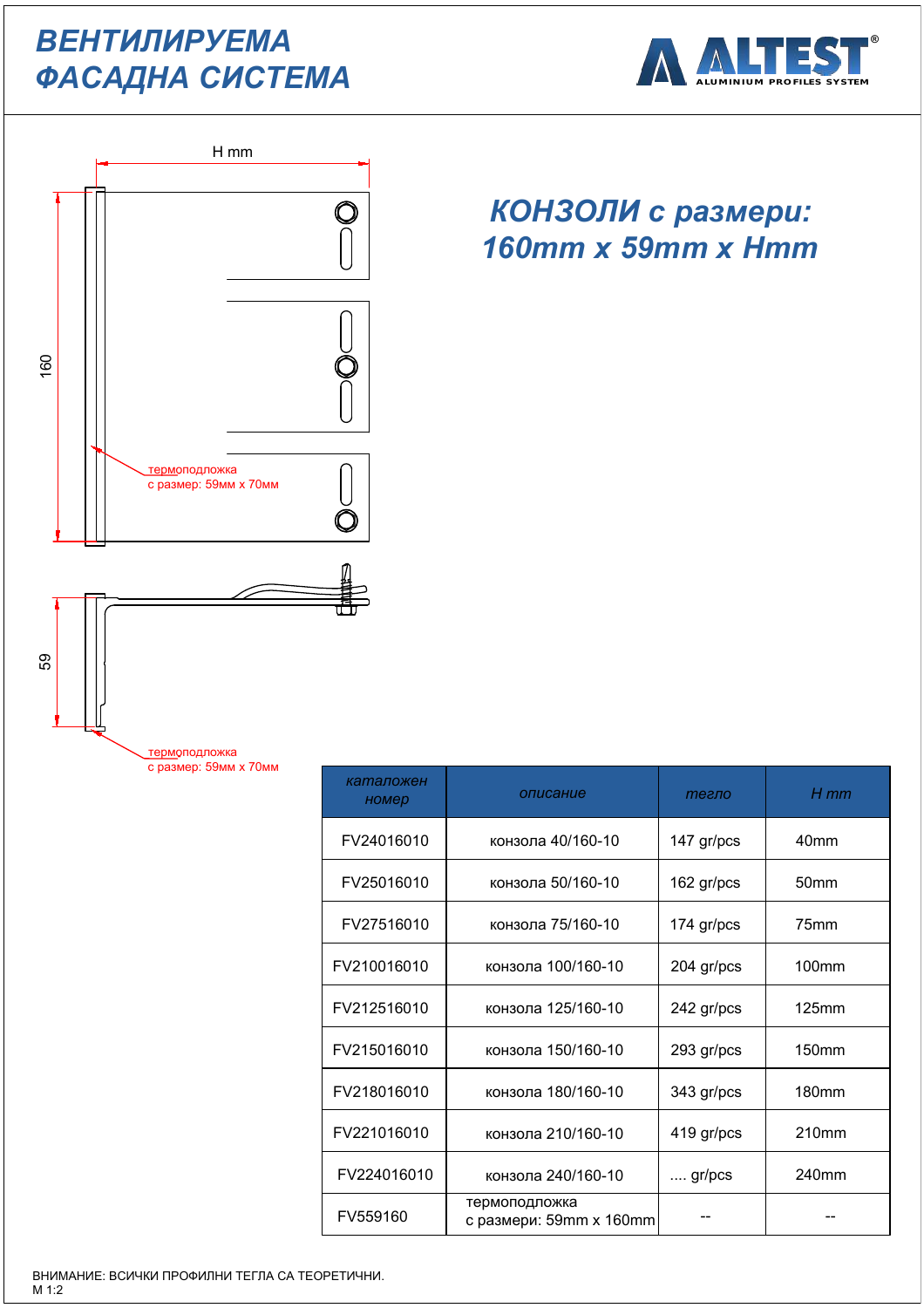

01 0651





| 23.2      |                                  |                          |
|-----------|----------------------------------|--------------------------|
|           | Profile code                     | Weight /P                |
|           | 01 0651<br>F-profile             | 380<br>gr/m<br>154<br>mm |
| 05 0800   | for etalbond<br>$(4 \text{ mm})$ | mm                       |
| <u> 기</u> | 05 0800<br>F-profile             | 246<br>gr/m<br>121<br>mm |
| 21,4      | for etalbond<br>(WDS70)          | mm                       |
| 24,9      | 300 1630                         | 526 gr/m<br>233 mm       |

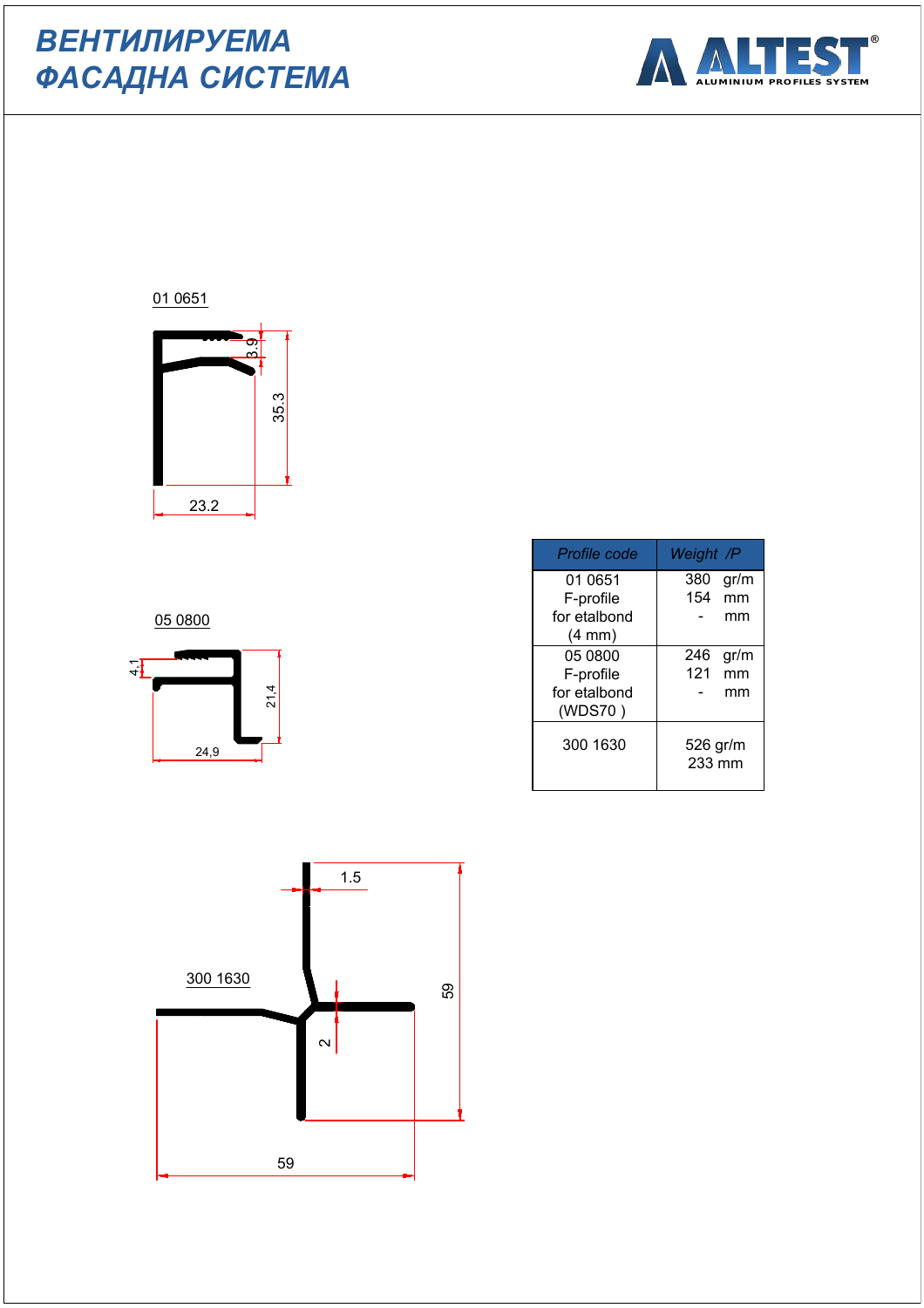

### *СИСТЕМНИ ДЕТАЙЛИ*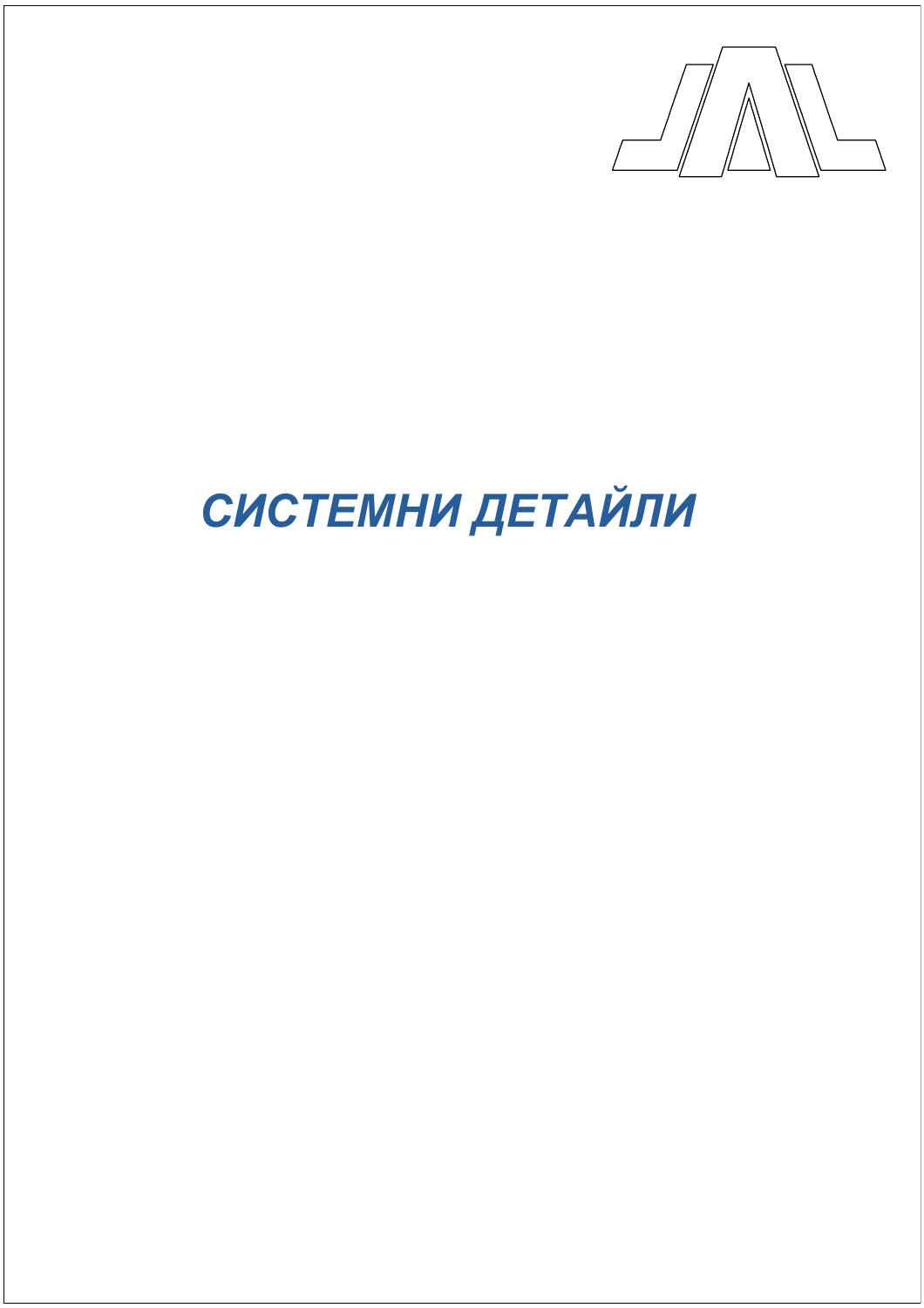

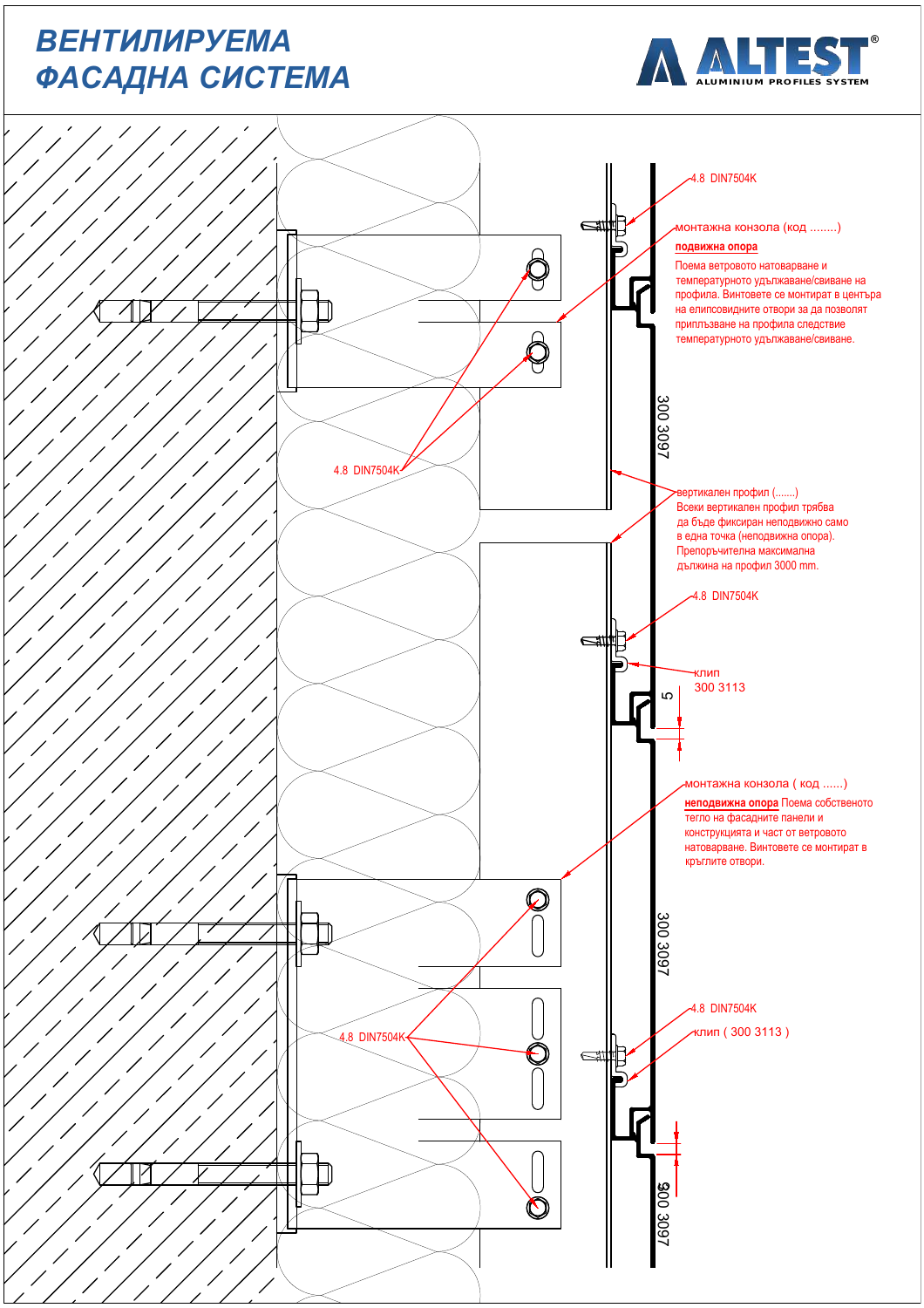



<mark>ВАЖНО :</mark> Всеки панел трябва да бъде фиксиран неподвижнс<br>**еподвижна опора**, една на панел) с два вината директно към<br>вертикалния профил. За да се осигури свободно движение на<br>панелите в хоризонтално направление се използв вертикалния профил. За да се осигури свободно движение на<br>панелите в хоризонтално направление се използват клипсове<br>(**подвижи опори**).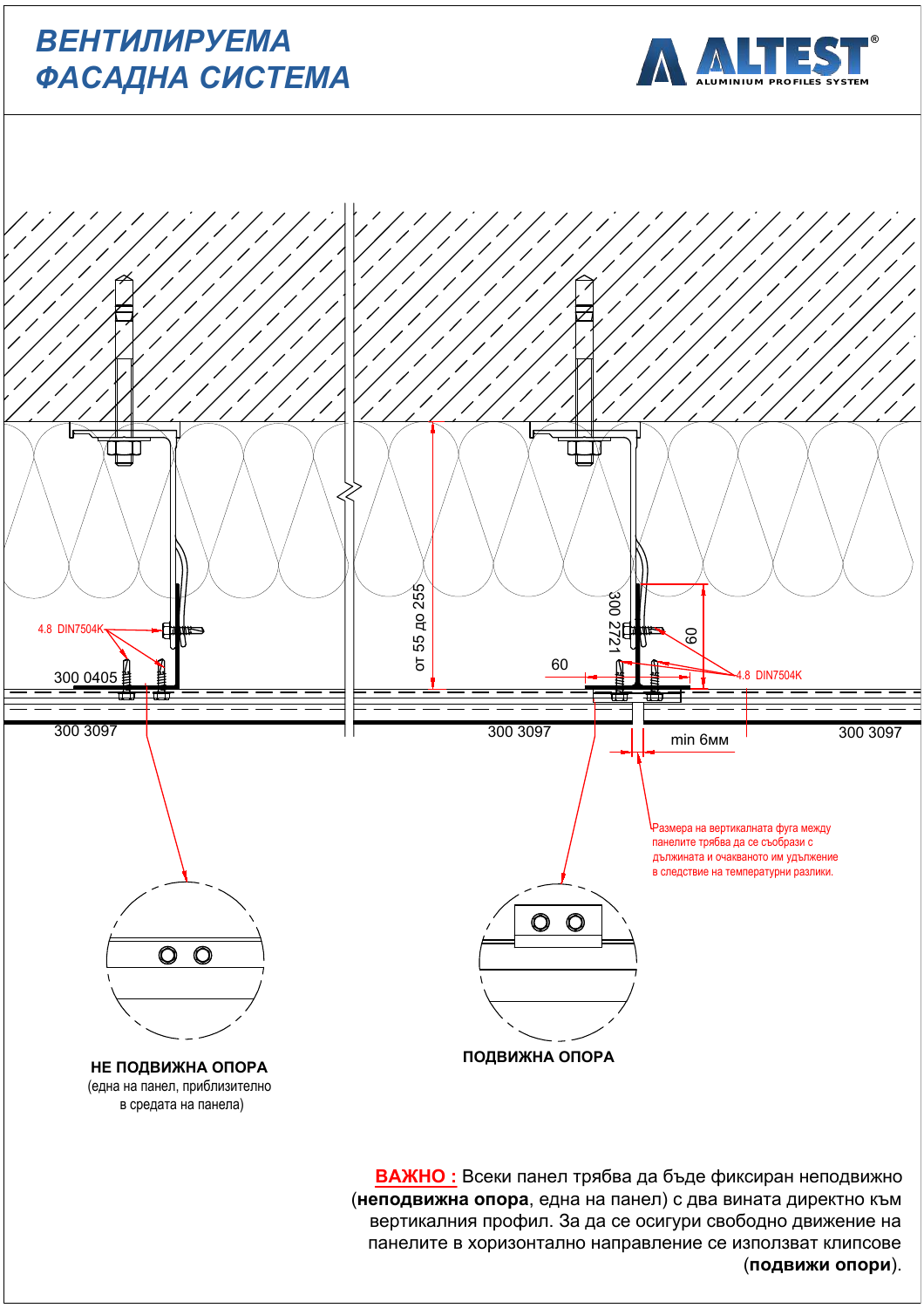![](_page_13_Picture_1.jpeg)

![](_page_13_Figure_2.jpeg)

ВАЖНО : Панелите може да се монтират с винтове директно към профил **ЕАЖНО :** Панелите може да се монтират с винтове д<br><mark>без използване на клипсове</mark> при следните условия:<br>1. Максимална дължина на панелите - 3000 mm <mark>ВАЖНО :</mark> Панелите може да се монтират с винтове д<br><mark>без използване на клипсове</mark> при следните условия:<br>1. Максимална дължина на панелите - 3000 mm<br>2. Вертикална фуга между панелите - минимум 6 mm

- 
- 
- 1. Максимална дължина на панелите 3000 mm<br>2. Вертикална фуга между панелите минимум 6 mm<br>3. Не може да се използва общ вертикален профил на вертикалната фуга между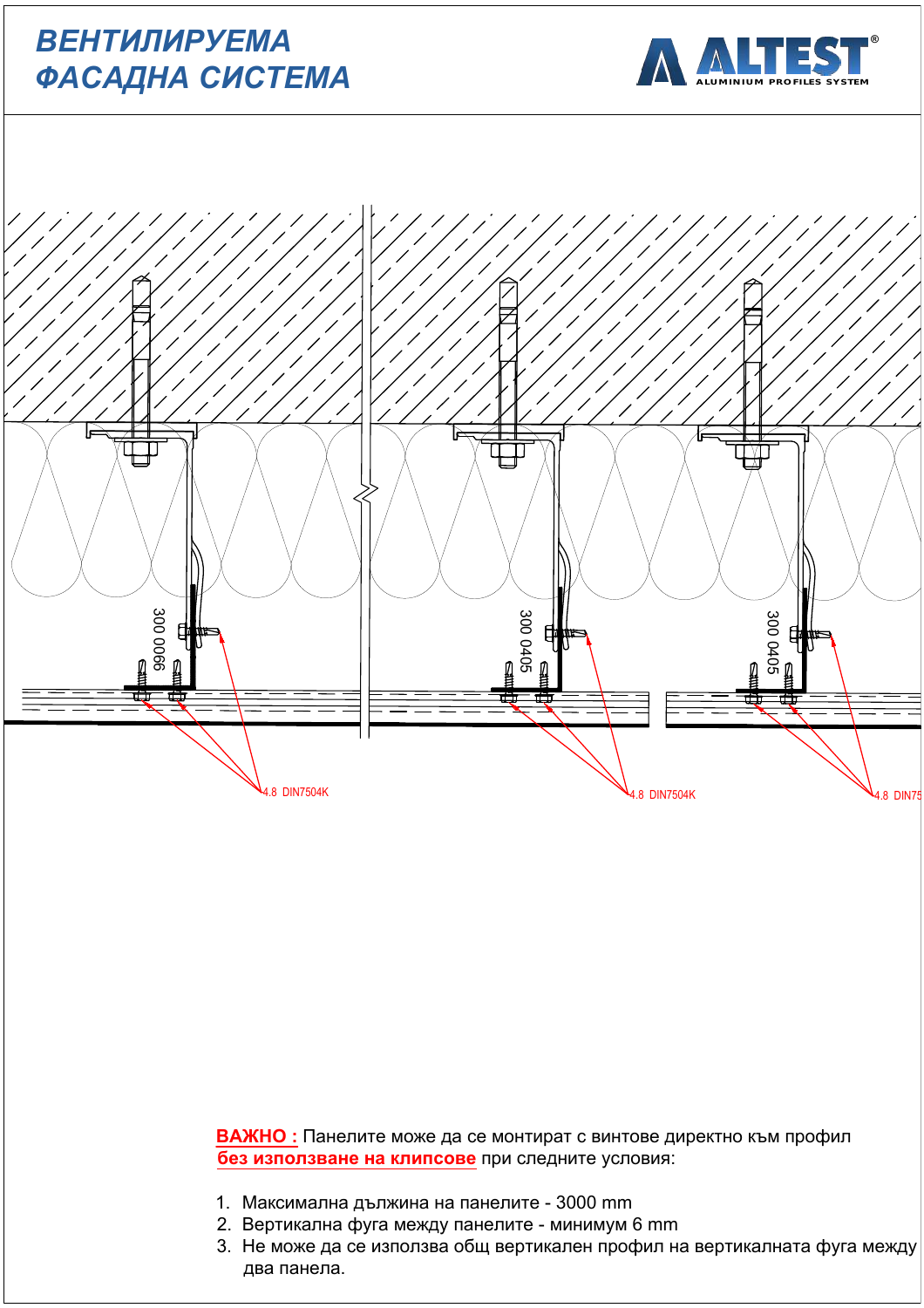### **БЕН І ИЈІИРУЕМА ФАСАДНА СИСТЕМА**

![](_page_14_Picture_1.jpeg)

![](_page_14_Figure_2.jpeg)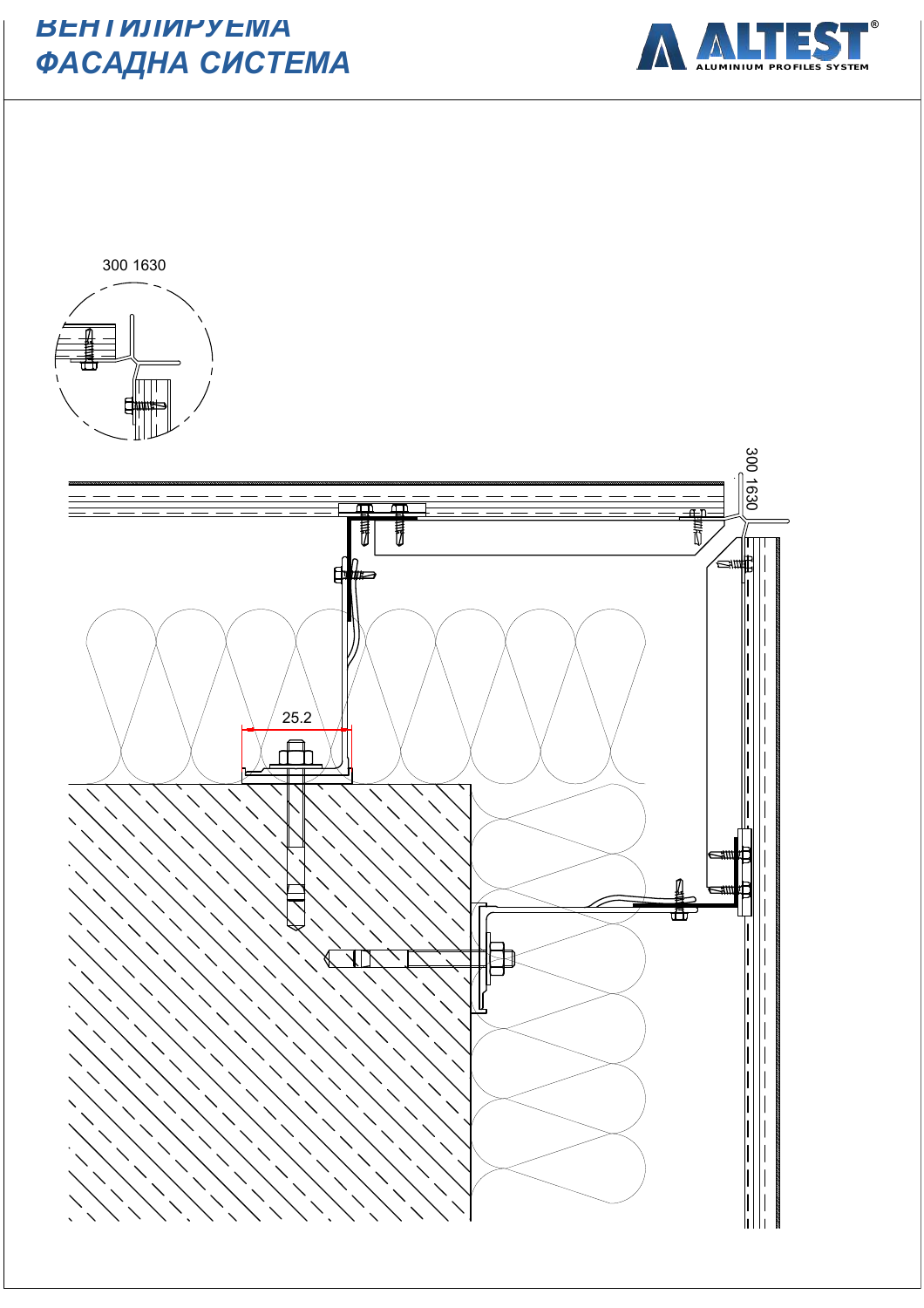![](_page_15_Picture_1.jpeg)

![](_page_15_Figure_2.jpeg)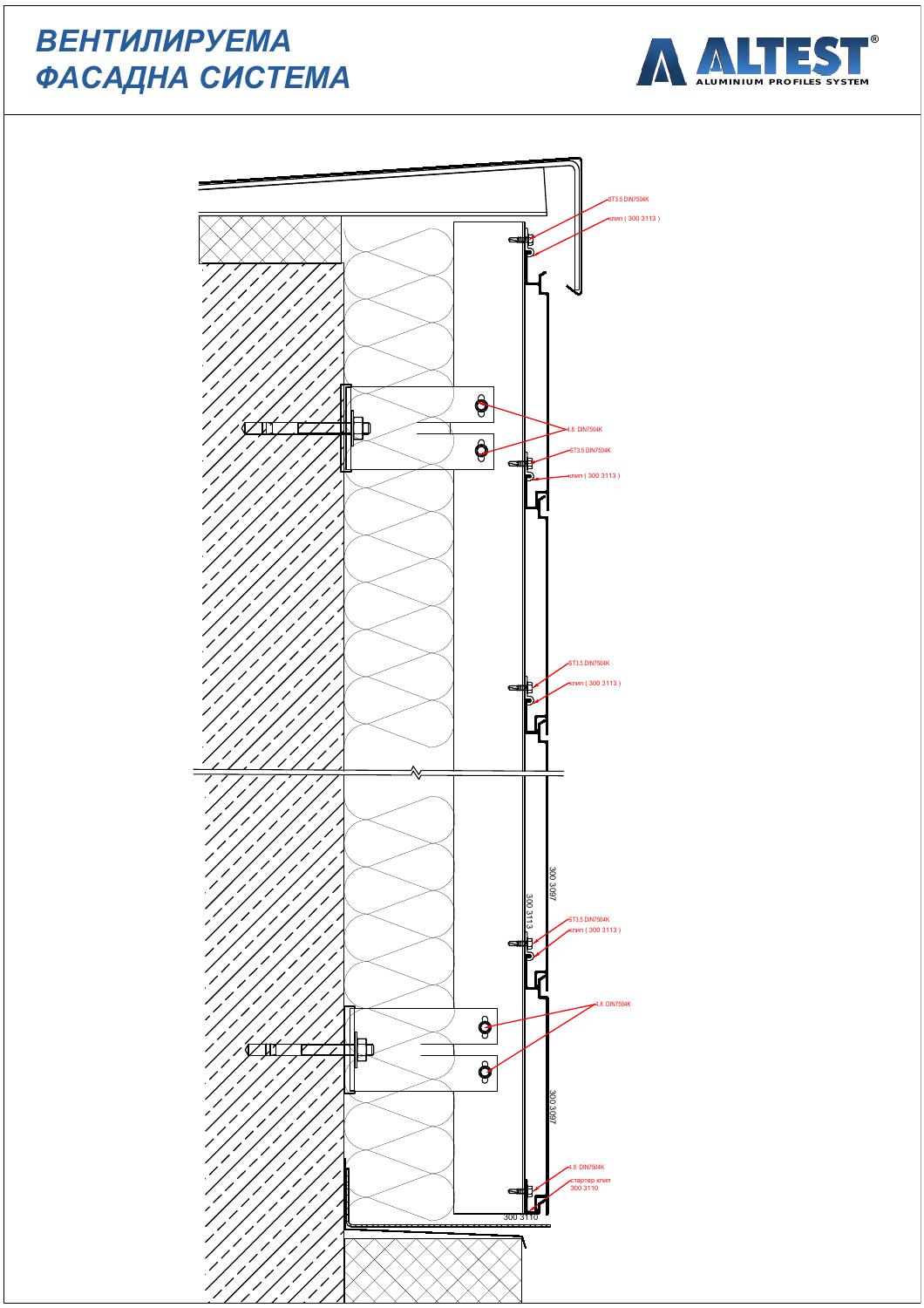# *ВЕНТИЛИРУЕМА* **ВЕНТИЛИРУЕМА A A LUMINUM PROPERTY**

![](_page_16_Picture_1.jpeg)

![](_page_16_Figure_2.jpeg)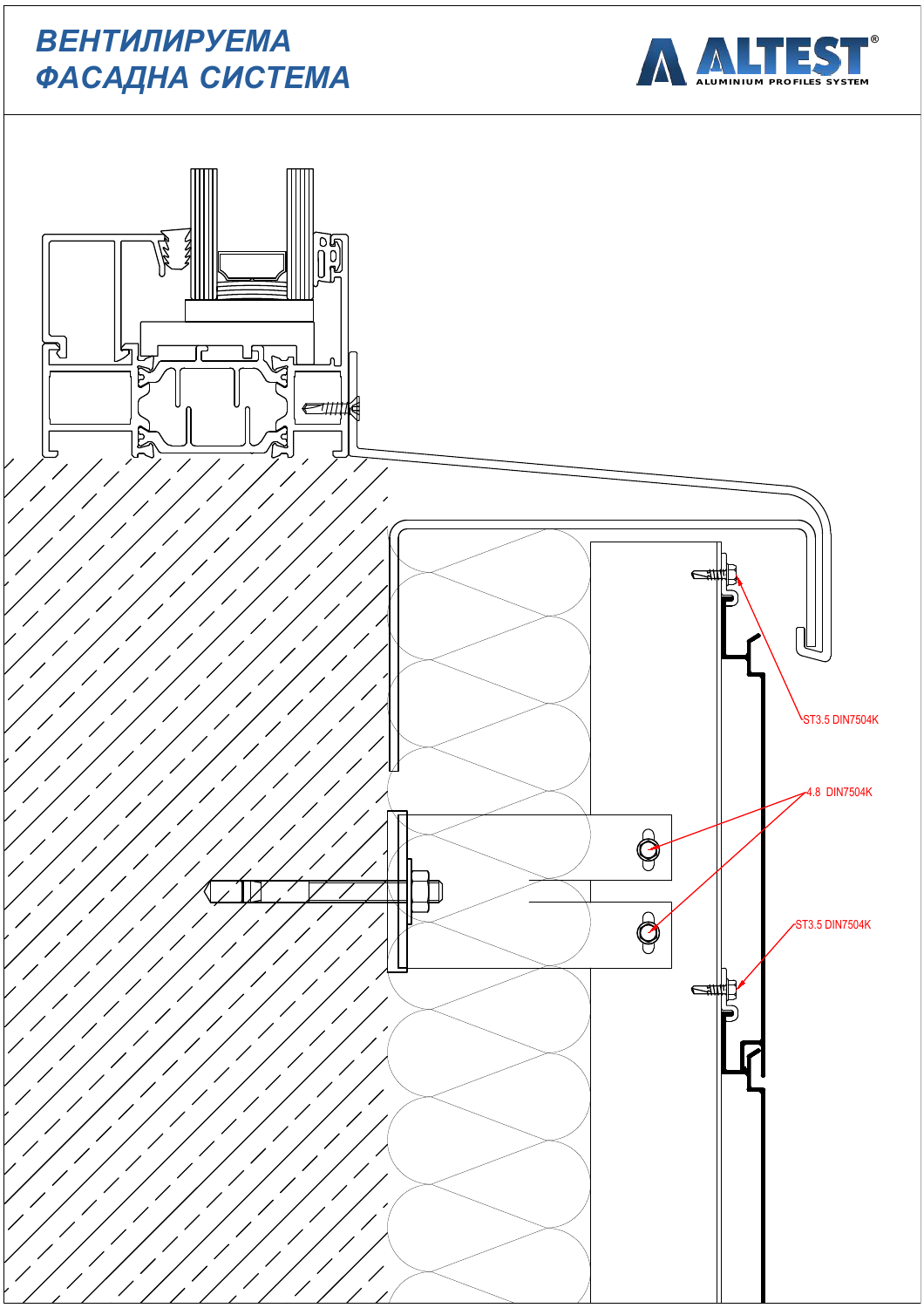# *ВЕНТИЛИРУЕМА* **ВЕНТИЛИРУЕМА A A LUMINUM PROPERTY**

![](_page_17_Picture_1.jpeg)

![](_page_17_Figure_2.jpeg)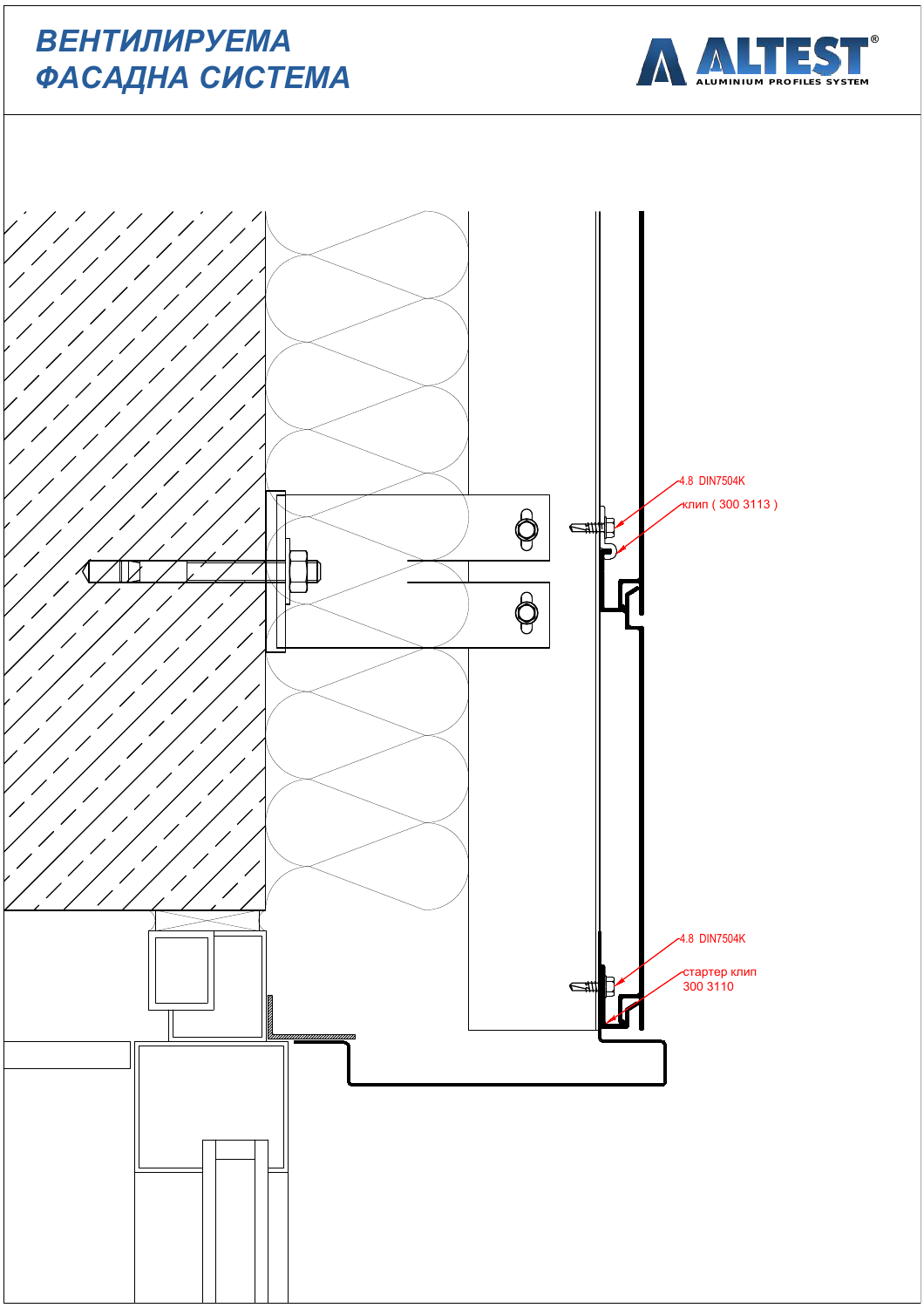![](_page_18_Picture_1.jpeg)

![](_page_18_Figure_2.jpeg)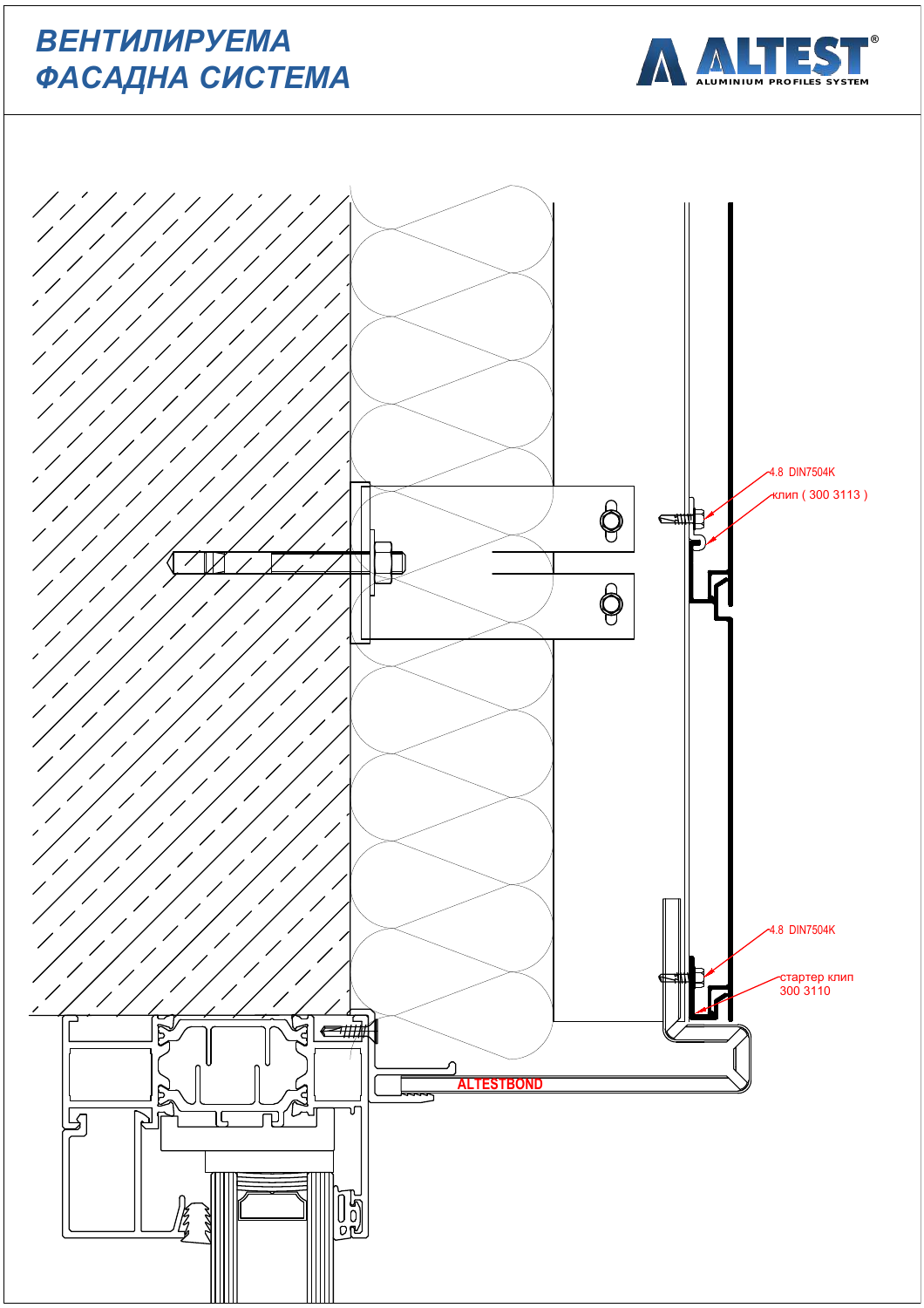### **ВЕНТИЛИРУЕМА ФАСАДНА СИСТЕМА**

![](_page_19_Picture_1.jpeg)

![](_page_19_Figure_2.jpeg)